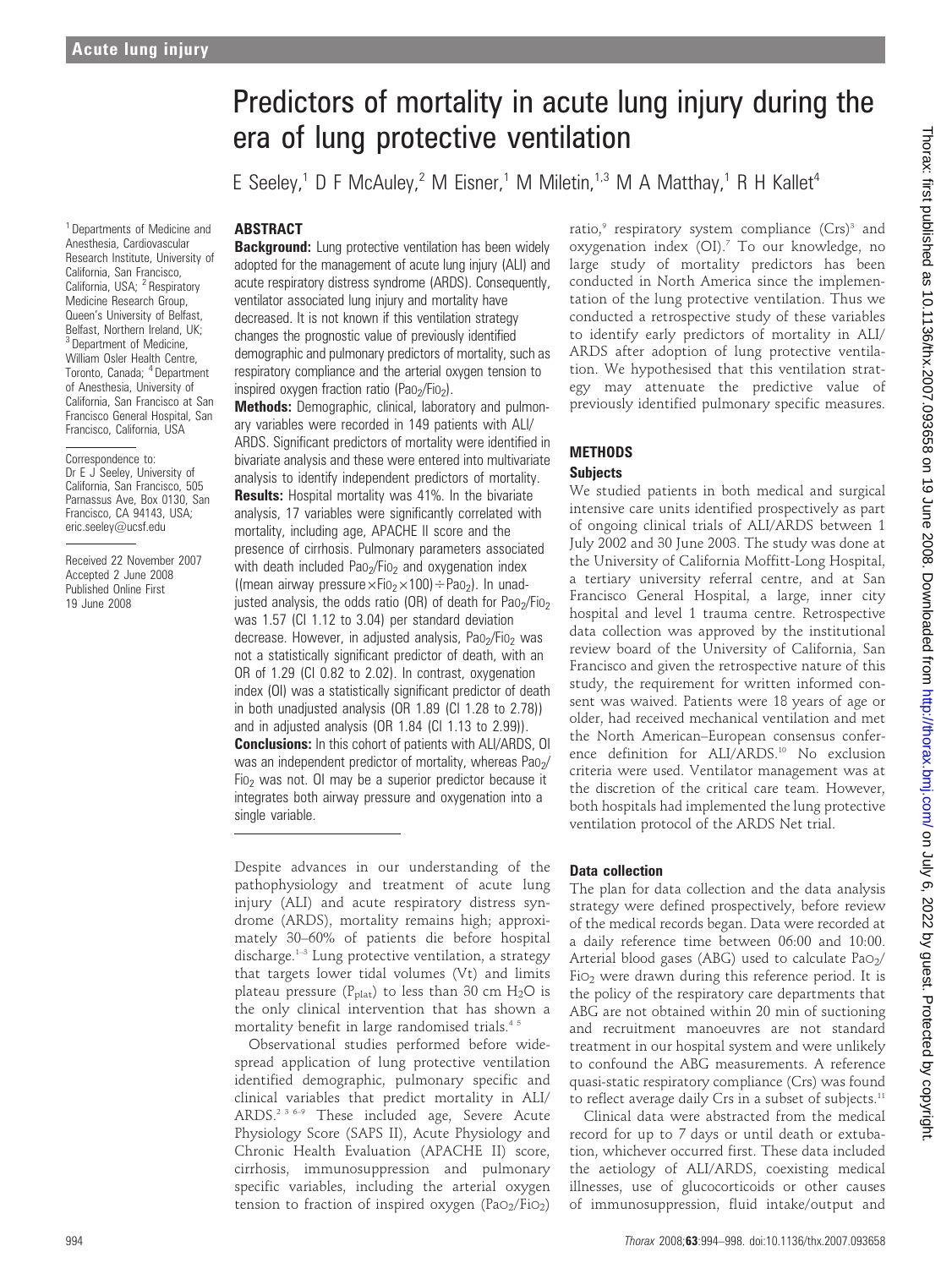| <b>Characteristic</b>                    |              |
|------------------------------------------|--------------|
| Age (years)                              | 48.6 (17.4)  |
| Gender                                   |              |
| Female $(n \ (\%)$                       | 49 (33)      |
| Male $(n \ (\%)$                         | 100(67)      |
| SAPS II                                  | 44.3 (14.6)  |
| <b>APACHE II</b>                         | 19.9(7.8)    |
| LIS                                      | 2.6(0.5)     |
| Mechanical ventilation variables         |              |
| Vt (ml/kg PBW)                           | 7.6(2.1)     |
| PEEP (cm $H20$ )                         | 7.6(3.0)     |
| f                                        | 22.5(8.1)    |
| Fio <sub>2</sub>                         | 0.8(0.2)     |
| Pao <sub>2</sub> /Fio <sub>2</sub> (kPa) | 19.2(9.5)    |
| OI (cm $H20/kPa$ )                       | 89.3 (59.3)  |
| pH                                       | 7.34(0.1)    |
| Base deficit                             | $-3.44(6.4)$ |
| Crs (ml/cm $H20$ )                       | 28.2 (10.3)  |
| Aetiology of ALI/ARDS (n (%))            |              |
| Pneumonia                                | 47 (32)      |
| Sepsis                                   | 33 (22)      |
| Aspiration                               | 16(11)       |
| Probable TRALI                           | 11(7)        |
| Trauma                                   | 10(7)        |
| <b>Pancreatitis</b>                      | 8(5)         |
| Other or unknown                         | 24 (16)      |
| Underlying medical conditions (n (%))    |              |
| Cirrhosis                                | 22 (14)      |
| <b>HIV/AIDS</b>                          | 18 (12)      |
| Heart transplant                         | 8(5)         |
| Metastatic cancer (solid tumour)         | 7(4)         |
| Haematological cancer                    | 5(3)         |
| Bone marrow transplantation              | 3(2)         |

Data are mean (SD) or n (%).

AIDS, acquired immunodeficiency syndrome; ALI, acute lung injury; ARDS, acute respiratory distress syndrome; APACHE, Acute Physiology and Chronic Health Evaluation; Crs, respiratory system compliance; f, respiratory frequency; Fio<sub>2</sub>, inspired oxygen fraction; HIV, human immunodeficiency virus; LIS, lung injury score; OI, oxygenation index; Pao<sub>2</sub>, arterial oxygen partial pressure; PBW, predicted body weight; PEEP, positive end expiratory pressure; SAPS II, Severe Acute Physiology Score II; TRALI, transfusion related lung injury; Vt, tidal volume.

balance, vital signs and chest radiographic findings. The clinical disorder associated with ALI/ARDS was considered primary if the cause was pneumonia, aspiration, direct lung trauma or inhalational injury. All other causes were considered secondary. Of the 149 patients included in the multivariate logistic regression analysis, 22 patients had partially missing data.

Laboratory data included electrolytes, blood urea nitrogen, creatinine, white blood cell count and haematocrit. Mechanical ventilation variables included ABG, peak inspiratory pressure,  $P_{\text{plat}}$ , positive end expiratory pressure (PEEP), mean airway pressure (Paw), Vt both in ml and ml/kg predicted body weight (PBW), respiratory frequency (f) and minute ventilation  $(V_F)$ . Calculated variables included the lung injury score, $12$  APACHE II,<sup>13</sup> SAPS II,<sup>14</sup> PaO<sub>2</sub>/FiO<sub>2</sub>, and Crs. OI was calculated as: (mean airway pressure $\times$ FiO $_2\times100$ )÷PaO $_2.^\circ$  Higher values of OI indicate poorer oxygenation. For patients with trauma induced ALI/ ARDS, the Injury Severity Score<sup>15</sup> was also determined.

### Statistical analysis

Death prior to hospital discharge was the primary outcome variable in this study. Patients were followed until death or discharge from hospital. Patients were categorised as survivors

or non-survivors and the variables enumerated above were compared using bivariate analysis. Continuous normally distributed variables were compared using a Student's t test and categorical variables were compared using a  $\chi^2$  test. Select variables that were statistically significant, or of a priori clinical significance, were then introduced into a forward, stepwise, logistic regression model. SAS computer software (SAS Institute, Cary, North Carolina, USA) was used for statistical analysis. All interval data are presented as mean (SD). The goodness-of-fit of the logistic regression model was assessed with the Hosmer–Lemeshow test. Standard regression diagnostics and goodness-of-fit testing indicated that the logistic regression models were adequate. Results were considered to be statistically significant if  $p<0.05$ .

#### RESULTS

Between 1 July 2002 and 30 June 2003, 149 patients with ALI/ ARDS were identified at the two hospitals and their data were incorporated into this study (table 1). Patients with ALI/ARDS had moderately severe lung injury characterised by a low Crs and marked impairment in oxygenation (average  $PaO<sub>2</sub>/$ FiO219.2 kPa). On the day of ALI/ARDS diagnosis, patients were ventilated with an average of 7.6 (SD 2.1) ml/kg PBW that subsequently decreased to 7.0 (2.1) ml/kg PBW on day 2, 6.8 (1.8) ml/kg PBW on day 3 and 6.6 (1.4) ml/kg PBW on day 4.

ALI/ARDS was the result of direct pulmonary injury in 48% of patients, while 52% had an indirect or extrapulmonary cause. At enrolment, 19% of patients had a  $PaO<sub>2</sub>/FiO<sub>2</sub>$  between 27 and 41 kPa (200–300 mm Hg) and 81% had a PaO<sub>2</sub>/FiO<sub>2</sub> <27 kPa (200 mm Hg). All but one patient initially diagnosed with ALI developed ARDS (PaO<sub>2</sub>/FiO<sub>2</sub> <27 kPa) within 48 h.

The overall hospital mortality in our cohort of patients with ALI/ARDS was 41% (61/149; 95% confidence interval (CI) 33% to 49%), which was higher, but not significantly different from the mortality predicted by APACHE II (36%) and SAPS II (33%). Most patients had a variety of chronic comorbid conditions: 26% were immunosuppresed and 15% had cirrhosis. Patients originally diagnosed with ALI had a lower mortality compared with patients with ARDS (31% vs 44%), but this difference was not statistically significant ( $p = 0.21$ ). There was no significant difference in mortality between patients with a primary or secondary cause of ALI/ARDS. Although women accounted for only 34% of study subjects (50/149), there was a suggestion of increased mortality compared with men: 51% (25/49) vs 36% (36/99), respectively  $(p = 0.06)$ . Of note, on entry into the study, women had a higher average APACHE II score than men  $(22 \text{ vs } 18; \text{ p} < 0.01)$ . Nonsurvivors had a lower  $PaO<sub>2</sub>/FiO<sub>2</sub>$  and arterial pH, a more negative base deficit and a higher OI (table 2).

In the bivariate analysis, 17 variables were significantly correlated with mortality, including increased age, cirrhosis, higher APACHE II and SAPS II (table 2). Pulmonary variables correlated with death included an elevated OI (73.5 vs 111.8 cm H<sub>2</sub>O/kPa; p<0.001), decreased PaO<sub>2</sub>/FiO<sub>2</sub> (both at onset of lung injury and worst value in the first 24 h after onset of lung injury), increased Fi $O_2$ , and lower Pa $O_2$ . In contrast, Vt, f, Crs, P<sub>plat</sub> and PEEP were not statistically correlated with death. Both the presence of haemodynamic compromise (lowest systolic blood pressure, diastolic blood pressure and mean arterial pressure) and acidosis on the day of ALI/ARDS onset were significantly correlated with death. Developing ALI/ARDS from trauma predicted a better prognosis, with a mortality of only 15%.

In a multivariate logistic regression model, both  $PaO<sub>2</sub>/FiO<sub>2</sub>$ and OI were predictive of death in unadjusted analysis (table 3). Compliance was not statistically predictive of death in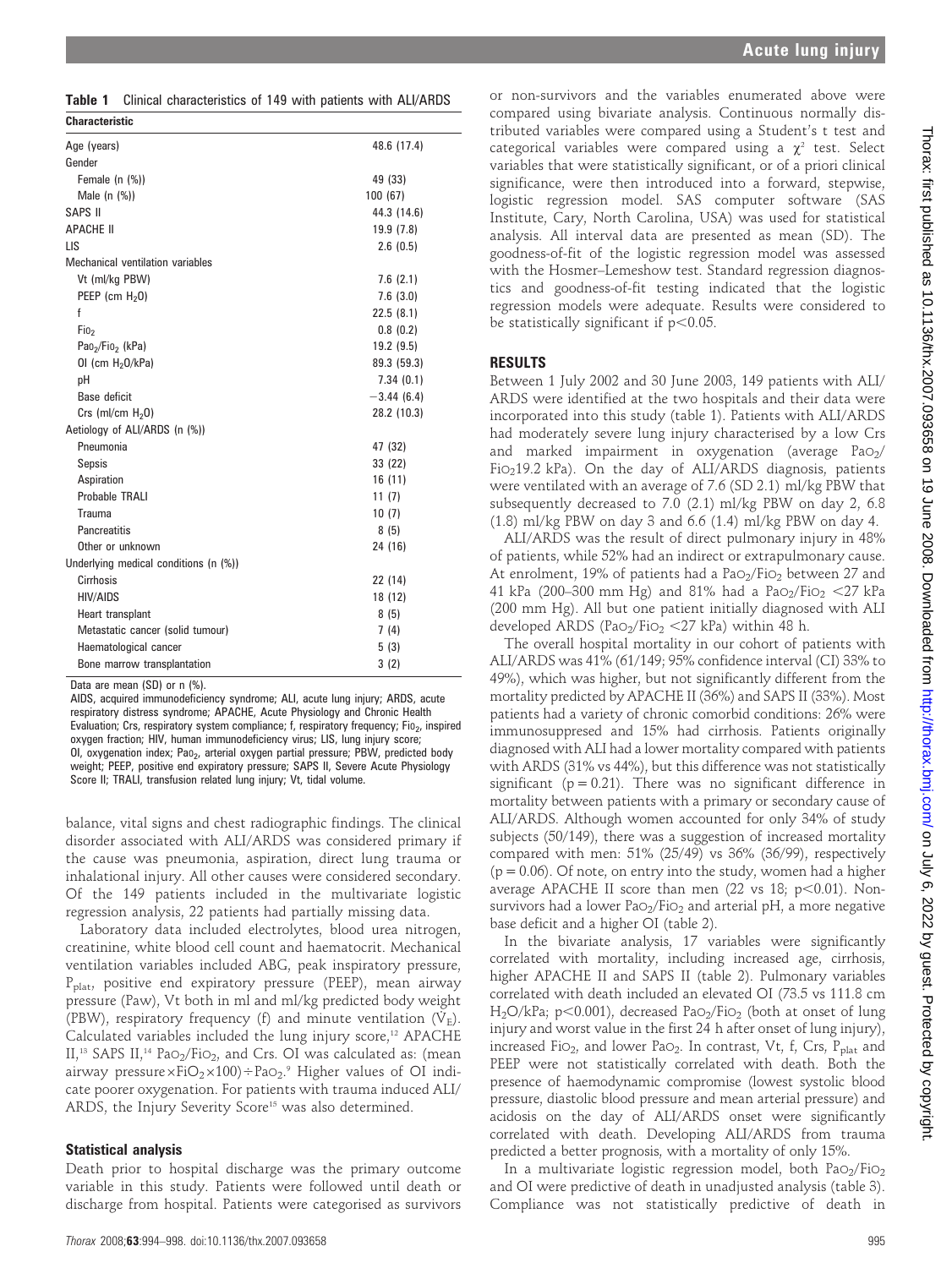|                                          | Survivors $(n = 88)$<br>Mean (SD) | Non-survivors ( $n = 61$ )<br>Mean (SD) | Mean difference/<br>OR (95% CI) | p Value<br>between groups |
|------------------------------------------|-----------------------------------|-----------------------------------------|---------------------------------|---------------------------|
| Age (years)                              | 44.2 (16.7)                       | 55.1 (17.0)                             | $10.6$ (5.2 to 16.1)            | < 0.001                   |
| Trauma                                   | 11 $(12\%)^*$                     | $2(3%)^*$                               | $0.3$ (0.1 to 1.3)              | < 0.05                    |
| Gender (% female)                        | 24 (27%)*                         | $25(41\%)*$                             | $1.8$ (0.9 to 3.7)              | < 0.1                     |
| OI (cm $H_2O/kPa$ )                      | 73.5 (42.0)                       | 111.8 (70.5)                            | 33.8 (15 to 52.5)               | < 0.001                   |
| Pao <sub>2</sub> /Fio <sub>2</sub> (kPa) | 20.7(8.3)                         | 16.4(8.3)                               | $-2.5$ ( $-5.8$ to $-0.7$ )     | 0.003                     |
| Fi0 <sub>2</sub>                         | 0.7(0.2)                          | 0.8(0.2)                                | $0.04$ (-0.03 to 0.1)           | 0.01                      |
| Pao <sub>2</sub> (kPa) $\dagger$         | 10.9(4.4)                         | 9.6(2.9)                                | $1.2$ (3.2 to 0.8)              | 0.05                      |
| Vt (ml/kg PBW)                           | 7.9(1.9)                          | 7.2(2.3)                                | $-0.5$ ( $-1.2$ to 0.2)         | 0.06                      |
| f Value                                  | 21.6(7.6)                         | 24.1(8.5)                               | 1.9 ( $-0.8$ to 4.7)            | 0.07                      |
| $P_{\text{plat}}$ (cm $H_2O$ )           | 25.5(6.0)                         | 27.6(7.6)                               | 2.1 ( $-0.1$ to 4.6)            | 0.09                      |
| Mean Paw (cm $H_2O$ )                    | 14.0(4.0)                         | 15.3(5.5)                               | $0.9$ (-.9 to 2.6)              | 0.1                       |
| Crs (ml/cm $H20$ )                       | 29.2(9.7)                         | 26.7 (11.2)                             | $-2.0$ ( $-5.4$ to 1.5)         | 0.2                       |
| PEEP                                     | 7.3(2.8)                          | 7.9(3.3)                                | $0.6$ (-0.5 to 1.6)             | 0.3                       |
| SAPS II                                  | 39.2 (13.7)                       | 50.6(12.4)                              | $10.5$ (5.8 to 15.3)            | < 0.001                   |
| APACHE II                                | 17.4(7.1)                         | 22.5(7.0)                               | 4.6 $(2.1 \text{ to } 7.2)$     | < 0.001                   |
| pH                                       | 7.37(0.1)                         | 7.30(0.1)                               | $-0.06$ ( $-0.1$ to $-0.02$ )   | 0.001                     |
| Base deficit-day 1                       | $-2.15(5.78)$                     | $-4.97(6.70)$                           | $-1.5$ ( $-4.0$ to 0.9)         | 0.008                     |
| Cirrhosis (n $(\%)$ )                    | $7(8)$ *                          | $14(25)$ *                              | $3.7(1.4 \text{ to } 9.2)$      | 0.005                     |

Table 2 Variables associated with an increased risk of death: bivariate analysis

\*Percentages of row total.

{Value at time of diagnosis of lung injury. In column 4, continuous values are displayed as mean differences and categorical values are displayed as ORs.

APACHE, Acute Physiology and Chronic Health Evaluation; Crs, respiratory system compliance; f, respiratory frequency;

Fio<sub>2</sub>, inspired oxygen fraction; OI, oxygenation index; Pao<sub>2</sub>, arterial oxygen partial pressure; PBW, predicted body weight; PEEP, positive end expiratory pressure; mean Paw, mean airway pressure; P<sub>plat</sub>, end inspiratory plateau pressure; SAPS II, Severe Acute Physiology Score II; Vt, tidal volume.

unadjusted (OR 1.22, 95% CI 0.86 to 1.72) or adjusted (OR 1.23, 95% CI 0.77 to 1.96) analysis. When adjusted for variables that were significant in bivariate analysis as well as other variables defined a priori (presence of chronic obstructive pulmonary disease, pneumonia, vasopressor use and gender),  $PaO<sub>2</sub>/FiO<sub>2</sub>$  was no longer a statistically significant predictor of death (OR 1.30, 95% CI 0.83 to 2.04). In contrast, OI remained a robust predictor in adjusted analysis (OR 1.85, 95% CI 1.14 to 3.01). We also carried out multivariate logistic regression using SAPS II instead of APACHE II. Overall, the results were similar; OI was still a significant predictor of death in multivariate adjusted analysis (OR 2.07, 95% CI 1.25 to 3.22) but  $PaO<sub>2</sub>/FiO<sub>2</sub>$  was not (OR 1.32, 95% CI 0.84 to 2.06).

#### DISCUSSION

In this retrospective observational study, we aimed to identify early predictors of mortality in patients managed with lung protective ventilation. In particular, we hoped to determine if Crs would still be predictive of mortality, as we found during traditional Vt (10 ml/kg) ventilation in the late 1990s. $3$  Our primary finding was that OI, which relates severity of oxygenation impairment (Pa $O_2$ ) to the intensity of mechanical

Table 3 Unadjusted and multivariate adjusted odds ratio of death for OI, Pao<sub>2</sub>/Fio<sub>2</sub> and Crs

|                                                      | <b>Unadjusted OR</b><br>$(95%$ CI) | <b>Multivariate OR*</b><br>$(95% \; \text{Cl})$ |
|------------------------------------------------------|------------------------------------|-------------------------------------------------|
| OI (per SD increase)                                 | 1.89 (1.28 to 2.78)                | 1.84 (1.12 to 3.04)                             |
| Pao <sub>2</sub> /Fio <sub>2</sub> (per SD decrease) | 1.57 (1.09 to 2.26)                | 1.28 (0.82 to 2.02)                             |
| Crs (per SD decrease)                                | 1.22 (0.86 to 1.72)                | 1.23 (0.77 to 1.96)                             |

OR per standard deviation increase in OI (SD 57.8) and decrease in Pao<sub>2</sub>/Fio<sub>2</sub> (SD 8.3) and Crs ( $SD = 10.3$ ). Data were partially missing for 22 patients. \*Controlled for age, sex, presence of chronic obstructive pulmonary disease,

pneumonia, trauma, use of vasopressors, pH and APACHE II score.

Crs, compliance; OI, oxygenation index; Pao<sub>2</sub>/Fio<sub>2</sub>, ratio of arterial oxygen partial pressure to inspired oxygen fraction.

ventilation (FiO<sub>2</sub> and mean airway pressure) was a predictor of death, even in an adjusted multivariate analysis.

Over the past 20 years, several studies have reported that mortality from ALI/ARDS has decreased,<sup>16-20</sup> while the only therapy shown to have a mortality benefit is lung protective ventilation.4 Likewise, observational studies of ALI/ARDS done at the University of California San Francisco hospital system over the past 15 years have also shown a decline in mortality. In the early 1990s, Doyle and colleagues<sup>2</sup> reported hospital mortality of 58% for patients with ALI/ARDS whereas by the late 1990s Nuckton and colleagues<sup>3</sup> found that mortality in patients with ARDS alone was 42%. In this study of patients with ALI/ARDS, mortality was 41%.

Mean Vt on the first day of ALI/ARDS was 7.6 ml/kg PBW which decreased to 6.6 ml/kg PBW by day 4. This level was higher than the Vt levels achieved during the ARDS Net study. In another observational study where the ARDS Net protocol was more strictly adhered to, as evidenced by an average Vt of 6.2 ml/kg PBW that was maintained over the first week of ALI/ ARDS, hospital mortality was 32% despite the presence of some of the same comorbid conditions.<sup>21</sup> This finding suggests the possibility that the relatively higher mortality, despite the intention to use lung protective ventilation, may be a result of delayed recognition of ARDS or less rigorous adherence to the ARDS Net goal of a Vt of 6 ml/kg PBW.

In general, non-pulmonary variables identified as predictors of mortality in studies performed prior to lung protective ventilation were also predictive of death in our study. These variables included age, APACHE II, SAPS II, cirrhosis and pH.237 In contrast, many of the pulmonary specific variables identified in previous studies, including  $Crs$ ,<sup>3</sup>  $P_{\text{plat}}^{22}$  and  $Vt$ ,<sup>3</sup> were not significantly associated with death in our study. Limiting Vt and P<sub>plat</sub> with lung protective ventilation likely attenuates early alveolar volutrauma, which has been shown in animal models to have early effects on lung vascular permeability and thus compliance.22 It may be that the predictive value of Crs observed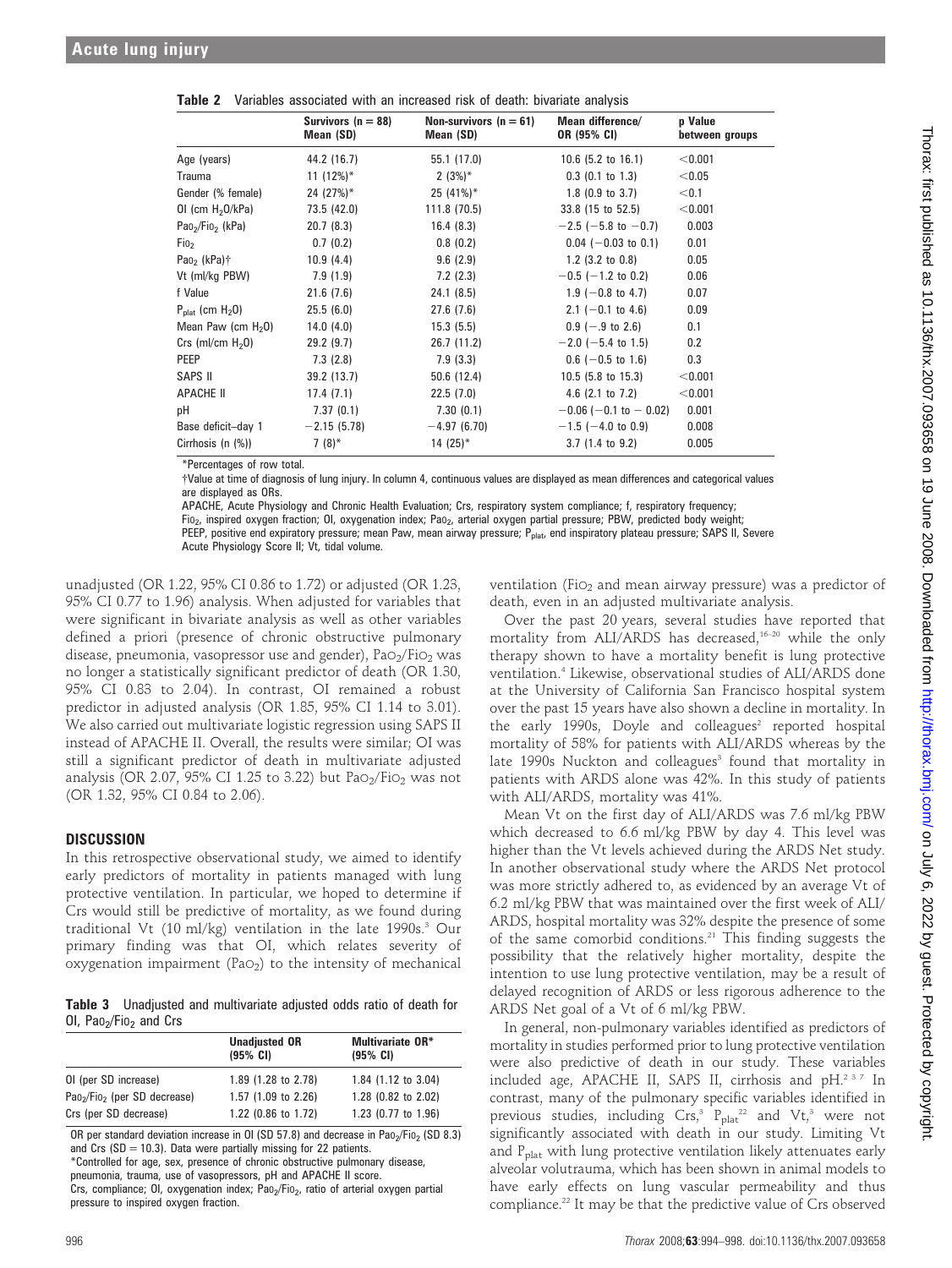in the study by Nuckton and colleagues<sup>3</sup> reflected an injurious ventilation strategy and that lung protective ventilation alleviates this early ventilator associated lung injury.

The value of  $PaO<sub>2</sub>/FiO<sub>2</sub>$  as an early predictor of death in ALI/ ARDS is uncertain. Bone and colleagues<sup>9</sup> observed that although  $PaO<sub>2</sub>/FiO<sub>2</sub>$  was not different at onset of ARDS, survivors were characterised by a steady increase in  $PaO<sub>2</sub>/FiO<sub>2</sub>$  over the first week of conventional therapy. Likewise, in a recent review of 13 large observational trials, Ware<sup>23</sup> found that  $PaO<sub>2</sub>/FiO<sub>2</sub>$  at the onset of ALI/ARDS did not predict clinical outcome, but a persistently low PaO<sub>2</sub>/FiO<sub>2</sub> was associated with worse outcomes and may be a marker of failure to respond to conventional therapy.

In contrast with the PaO<sub>2</sub>/FiO<sub>2</sub> OI was a robust predictor of mortality, even in the adjusted analysis. This finding supports the results of some prior investigators, although most large observational studies have not measured or reported OI.3 7 OI may be a better predictor of death than  $PaO<sub>2</sub>/FiO<sub>2</sub>$  because it accounts for changes in mean airway pressure as well as  $FiO<sub>2</sub>$ . OI has received more attention in the paediatric literature where Trachsel and colleagues<sup>24</sup> found that OI, measured at any time during hospitalisation, was the best pulmonary predictor of death in a group of paediatric patients with acute hypoxic respiratory failure. In addition, OI was identified as the best bedside surrogate for intrapulmonary shunt, the primary pathophysiological derangement of ARDS.<sup>25</sup> Lastly, Bayrakci et al found that an OI > 249 cm  $H_2O/kPa$  (33.2 cm  $H_2O/mm$  Hg) is a good predictor of the development of chronic lung disease or death in neonates with hypoxaemic respiratory failure. They advocate an OI > 249 cm  $H_2O/kPa$  (33.2 cm  $H_2O/mmHg$ ) as a cut-off for initiating ECMO in this patient population.<sup>26</sup>

The most recent AECC definition discriminates ALI from ARDS based on the level of the  $PaO<sub>2</sub>/FiO<sub>2</sub>$ .<sup>10</sup> The utility of this distinction in predicting morbidity and mortality and in guiding clinical decision making is uncertain. We found no significant difference in mortality between patients originally diagnosed with ALI and those diagnosed with ARDS. In addition, we found that 97% (28/29) of patients originally diagnosed with ALI eventually develop ARDS. A recent multicentre European study involving  $463$  patients with ALI or ARDS<sup>27</sup> found that 54% of patients initially diagnosed with ALI eventually progress to ARDS. Furthermore, patients that progressed to ARDS (PaO<sub>2</sub>/FiO<sub>2</sub>  $\leq$  27 kPa) had a significantly higher mortality than those who did not. In addition, several other recent studies found no difference in mortality between patients with ALI or ARDS at initial diagnosis.<sup>2 16</sup> Likewise, a recent study<sup>28</sup> with 1113 ALI/ARDS patients reported that there was no statistically significant mortality difference between patients presenting with ALI (38.5%) or ARDS (41.1%). However, the subset of patients who did not progress to a  $PaO<sub>2</sub>/FiO<sub>2</sub> < 27$  by day 3 or 7 had a statistically lower mortality of 29%.

The AECC definition of ALI/ARDS was an important step toward standardising a heterogeneous group of patient with lung injury. However, as discussed above, the separation of patients into ALI and ARDS may be of limited prognostic and therapeutic utility. The variability in outcomes of patients with a PaO<sub>2</sub>/FiO<sub>2</sub> <41 kPa may be in large part a result of differences in the timing of Pa $O_2$  measurements and the relationship of this measurement to the level of PEEP. Estenssoro and colleagues<sup>29</sup> illustrated this in a study of 49 patients in which  $PaO<sub>2</sub>/FiO<sub>2</sub>$ ratios were measured at the time of diagnosis on zero end expiratory pressure, and over the next 24 h at a level of PEEP determined by the treating clinician. The average  $PaO<sub>2</sub>/FiO<sub>2</sub>$  at the time of diagnosis was 16.1 kPa (121 mm Hg) at 0 cm  $H_2O$ end expiratory pressure, which then increased with increasing

PEEP over the next 24 h. At 6 h, half of the patients no longer met the AECC definition of ARDS, and nearly two-thirds no longer met the definition after 24 h (average PaO<sub>2</sub>/FiO<sub>2</sub> after 24 h was 31.2 kPa (234 mm Hg) with PEEP of 12.8 cm H<sub>2</sub>O). If the AECC definition of ALI is revised, measurement of Pa $O<sub>2</sub>$  at a set level of PEEP or the inclusion of OI into the definition may better risk stratify patients.

There are some limitations of our study. Enrolment of patients was carried out at only two study centres, although one was a university tertiary care hospital and the other a city– county medical centre. This study included 149 patients, which was large enough to identify statistical differences for several pulmonary and non-pulmonary variables, but the statistical power was not sufficient to detect differences between subsets of patients. In particular, our analysis of progression from ALI to ARDS may be limited by small sample size. In addition, power may have been inadequate to detect the impact of  $PaO<sub>2</sub>/FiO<sub>2</sub>$ and Crs. Moreover, many patients in this study did not achieve the lung protective ventilation goal of a Vt of 6 ml/kg. Tidal volumes were, however, uniformly lower compared with studies performed before the era of lung protective ventilation, and they were progressively reduced over the first 4 days after the diagnosis of ALI/ARDS. Lastly, there was a small amount of missing data in our database; no more than 10 patients had missing data for bivariate analysis and 22 patients had partially missing data in the multivariate model.

In summary, we conducted a study of early predictors of mortality in patients with ALI/ARDS after widespread adoption of lung protective ventilation. We found that demographic and laboratory variables identified in prior studies, including age, APACHE II, cirrhosis and pH are still predictive of death. In contrast, several pulmonary specific variables identified in previous studies, including Crs,  $P_{\text{plat}}$  and Vt, were not predictive of death. Although  $PaO<sub>2</sub>/FiO<sub>2</sub>$  was predictive of death in bivariate analysis, it was not statistically predictive in multivariate adjusted analysis. Importantly, we found that OI was the best bedside pulmonary predictor of mortality, and its predictive ability was sustained in multivariate analysis. OI may be superior to  $PaO<sub>2</sub>/FiO<sub>2</sub>$  in predicting mortality because it integrates the important relationship between airway pressure and oxygenation into a single variable. Based on these results, OI may be a useful marker to identify subsets of patients with a poorer prognosis who might benefit from experimental therapies for ALI/ARDS.

Funding: Funded by NHLBI RO1 HL51856.

#### Competing interests: None.

**Ethics approval:** Retrospective data collection was approved by the institutional review board of the University of California, San Francisco.

#### REFERENCES

- 1. Hudson LD, Milberg JA, Anardi D, et al. Clinical risks for development of the acute respiratory distress syndrome. Am J Respir Crit Care Med 1995;151:293-301.
- **Doyle RL,** Szaflarski N, Modin GW, et al. Identification of patients with acute lung injury: predictors of mortality. Am J Respir Crit Care Med 1995;152:1818-24.
- 3. **Nuckton TJ,** Alonso JA, Kallet RH, et al. Pulmonary dead-space fraction as a risk factor for death in the acute respiratory distress syndrome. N Engl J Med 2002;346:1281–6.
- 4. The Acute Respiratory Distress Syndrome Network. Ventilation with lower tidal volumes as compared with traditional tidal volumes for acute lung injury and the acute respiratory distress syndrome. N Engl J Med 2000;342:1301-8.
- Acute Respiratory Distress Syndrome Network. Higher versus lower positive end-expiratory pressures in patients with the acute respiratory distress syndrome. N Engl J Med 2004;351:327–36.
- 6. Zilberberg MD, Epstein SK. Acute lung injury in the medical ICU: comorbid conditions, age, etiology and hospital outcome. Am J Respir Crit Care Med 1998;157:1159–64.